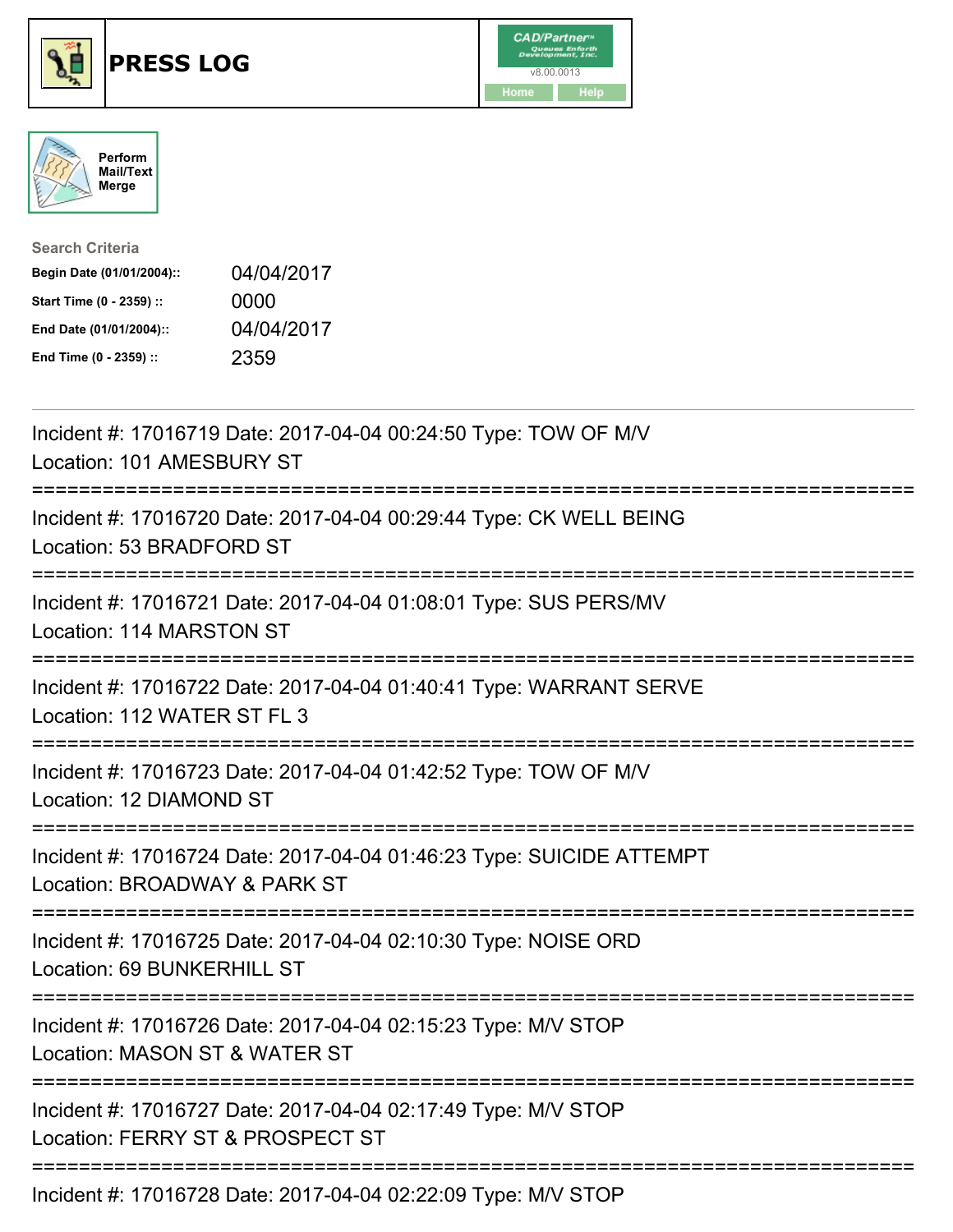| Location: BROADWAY & TREMONT ST<br>=======================                                                     |
|----------------------------------------------------------------------------------------------------------------|
| Incident #: 17016729 Date: 2017-04-04 02:25:53 Type: BUILDING CHK<br>Location: SAM'S FOOD STORE / 389 BROADWAY |
| Incident #: 17016730 Date: 2017-04-04 02:37:16 Type: WARRANT SERVE<br>Location: 112 WATER ST                   |
| Incident #: 17016731 Date: 2017-04-04 04:42:02 Type: BUILDING CHK<br>Location: 353 BROADWAY                    |
| Incident #: 17016732 Date: 2017-04-04 04:45:31 Type: M/V STOP<br>Location: BROADWAY AV & WEST ST               |
| Incident #: 17016733 Date: 2017-04-04 04:49:33 Type: M/V STOP<br>Location: 50 BROADWAY                         |
| Incident #: 17016734 Date: 2017-04-04 05:27:23 Type: AUTO ACC/NO PI<br>Location: 21 BOSTON ST                  |
| Incident #: 17016735 Date: 2017-04-04 05:56:35 Type: SEX OFF. PAST<br>Location: 35 ADAMS ST                    |
| Incident #: 17016736 Date: 2017-04-04 06:56:40 Type: B&E/MV/PROG<br>Location: FIRE DEPT / BRADFORD ST          |
| Incident #: 17016737 Date: 2017-04-04 06:58:50 Type: CK WELL BEING<br><b>Location: WATER ST</b>                |
| Incident #: 17016738 Date: 2017-04-04 07:01:39 Type: AUTO ACC/NO PI<br>Location: ANDOVER ST & BROOKFIELD ST    |
| Incident #: 17016739 Date: 2017-04-04 07:02:11 Type: ALARMS<br>Location: 198 S BROADWAY                        |
| Incident #: 17016740 Date: 2017-04-04 07:28:16 Type: M/V STOP<br>Location: LOGAN ST & PROSPECT ST              |
| Incident #: 17016741 Date: 2017-04-04 07:32:12 Type: STOL/MV/PAS<br>Location: 48 HOLLY ST                      |
| Incident #: 17016742 Date: 2017-04-04 07:48:33 Type: 911 HANG UP                                               |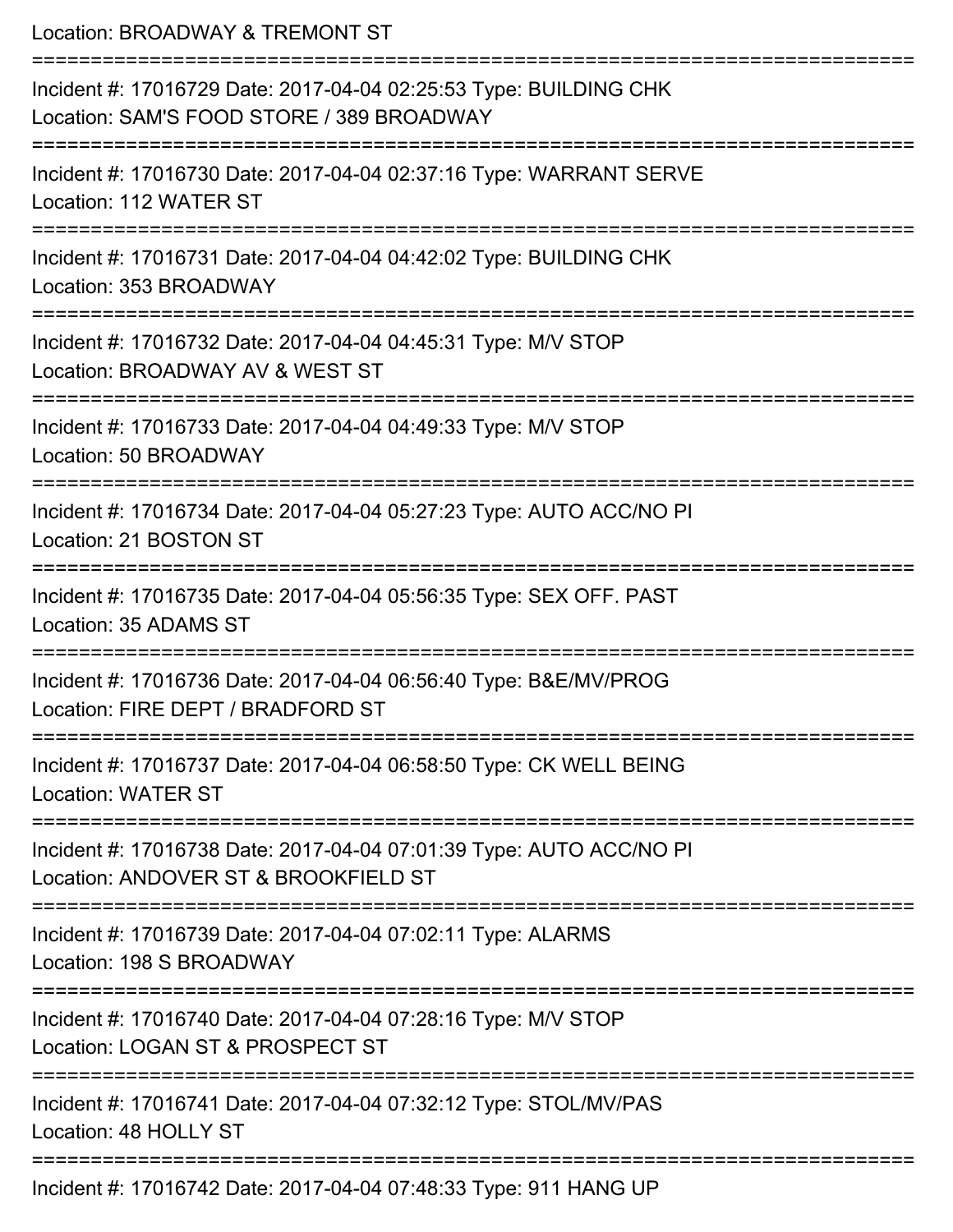| Incident #: 17016745 Date: 2017-04-04 08:02:57 Type: MV/BLOCKING<br>Location: 69 BERKELEY ST                    |
|-----------------------------------------------------------------------------------------------------------------|
| Incident #: 17016743 Date: 2017-04-04 08:03:03 Type: M/V STOP<br>Location: BROADWAY & LOWELL ST                 |
| Incident #: 17016744 Date: 2017-04-04 08:07:37 Type: M/V STOP<br>Location: BROADWAY & ESSEX ST                  |
| Incident #: 17016746 Date: 2017-04-04 08:20:29 Type: ALARM/BURG<br>Location: LAWRENCE LAUNDRY / 298 LAWRENCE ST |
| Incident #: 17016747 Date: 2017-04-04 08:24:48 Type: M/V STOP<br>Location: 7 BROADWAY                           |
| Incident #: 17016748 Date: 2017-04-04 08:34:54 Type: M/V STOP<br>Location: BROADWAY & LOWELL ST                 |
| Incident #: 17016749 Date: 2017-04-04 09:17:58 Type: PARK & WALK<br>Location: BRADFORD ST & BROADWAY            |
| Incident #: 17016750 Date: 2017-04-04 09:26:29 Type: TOW OF M/V<br>Location: 148RH3 / 13 MONMOUTH ST            |
| Incident #: 17016751 Date: 2017-04-04 09:31:40 Type: ASSSIT OTHER PD<br>Location: 54 PARK ST                    |
| Incident #: 17016752 Date: 2017-04-04 09:33:25 Type: SUS PERS/MV<br>Location: 187 BROADWAY                      |
| Incident #: 17016753 Date: 2017-04-04 09:40:46 Type: NOTIFICATION<br>Location: 28 SUMMER ST                     |
| Incident #: 17016754 Date: 2017-04-04 09:47:51 Type: M/V STOP<br>Location: ERVING AV & HAMPSHIRE ST             |
| Incident #: 17016755 Date: 2017-04-04 09:50:54 Type: WIRE DOWN<br>Location: 39 WARREN ST                        |
| Incident #: 17016756 Date: 2017-04-04 10:01:27 Type: PARK & WALK                                                |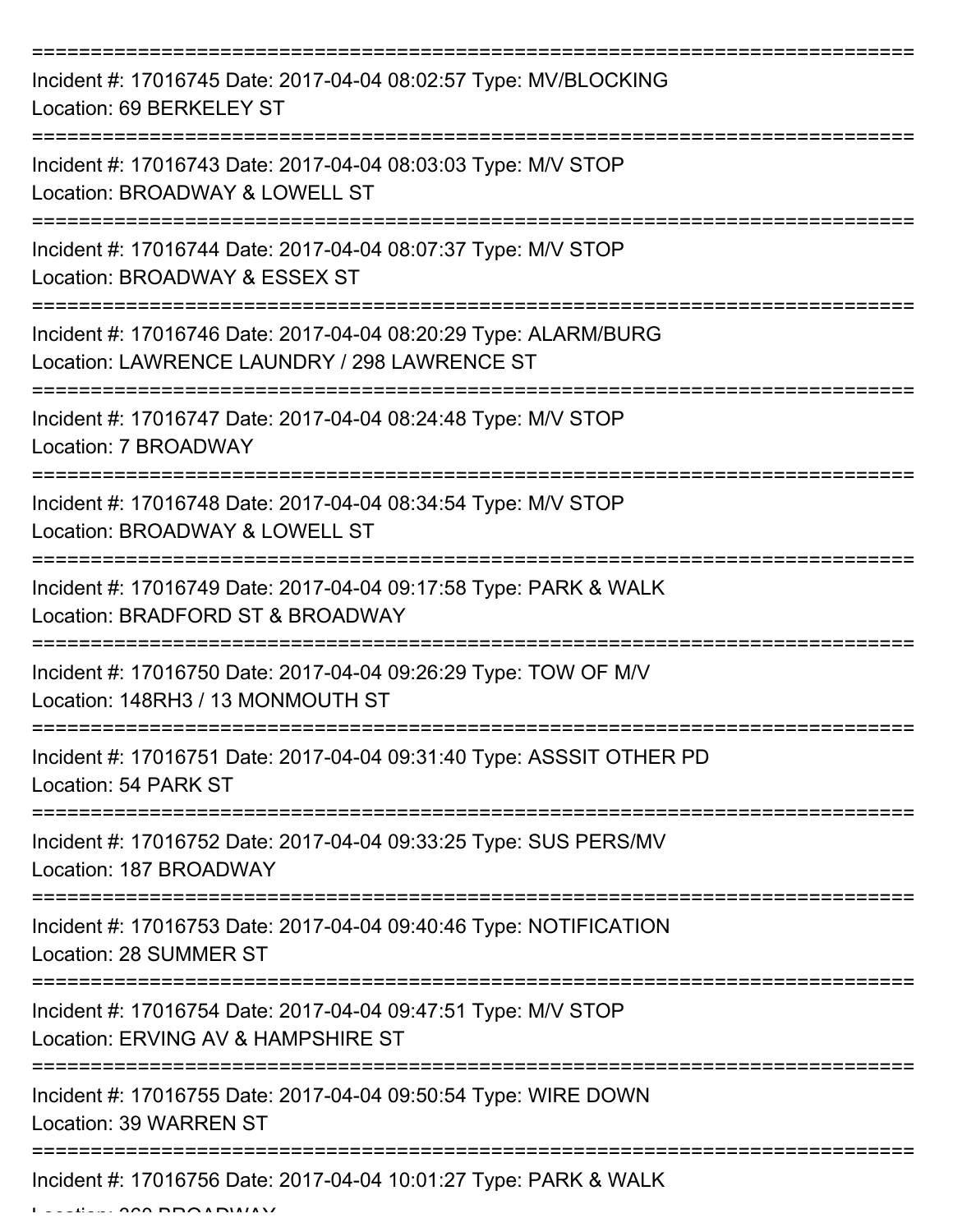| Incident #: 17016757 Date: 2017-04-04 10:02:00 Type: TOW OF M/V<br>Location: 3KM773 / 143 HIGH ST                                          |
|--------------------------------------------------------------------------------------------------------------------------------------------|
| Incident #: 17016758 Date: 2017-04-04 10:04:14 Type: DRUG VIO<br>Location: 15 UNION ST                                                     |
| Incident #: 17016759 Date: 2017-04-04 10:07:41 Type: SUS PERS/MV<br>Location: 443 HIGH ST                                                  |
| Incident #: 17016760 Date: 2017-04-04 10:29:50 Type: TOW OF M/V<br>Location: 2XM713 / FRANKLIN ST & LOWELL ST                              |
| Incident #: 17016761 Date: 2017-04-04 10:30:27 Type: COURT DOC SERVE<br>Location: 248 FARNHAM ST                                           |
| ===============================<br>Incident #: 17016762 Date: 2017-04-04 10:33:58 Type: TOW OF M/V<br>Location: BRADFORD ST & HAMPSHIRE ST |
| Incident #: 17016763 Date: 2017-04-04 10:44:05 Type: 209A/SERVE<br>Location: 169 WILLOW ST                                                 |
| :==================<br>Incident #: 17016765 Date: 2017-04-04 10:55:37 Type: SUS PERS/MV<br>Location: BROOKFIELD ST & DRACUT ST             |
| Incident #: 17016764 Date: 2017-04-04 10:56:34 Type: 209A/SERVE<br>Location: 83 WEST ST                                                    |
| Incident #: 17016766 Date: 2017-04-04 11:00:02 Type: M/V STOP<br>Location: LOWELL ST & WINTER ST                                           |
| Incident #: 17016767 Date: 2017-04-04 11:07:34 Type: M/V STOP<br>Location: LOWELL & WINTER                                                 |
| Incident #: 17016768 Date: 2017-04-04 11:09:29 Type: M/V STOP<br>Location: HAMPSHIRE ST & PARK ST                                          |
| Incident #: 17016769 Date: 2017-04-04 11:16:09 Type: ALARM/BURG<br>Location: BAUTISTA RESD / 1 COPLEY ST                                   |
| Incident #: 17016770 Date: 2017-04-04 11:17:38 Type: M/V STOP                                                                              |

Location: MADKET CT & C LINIION CT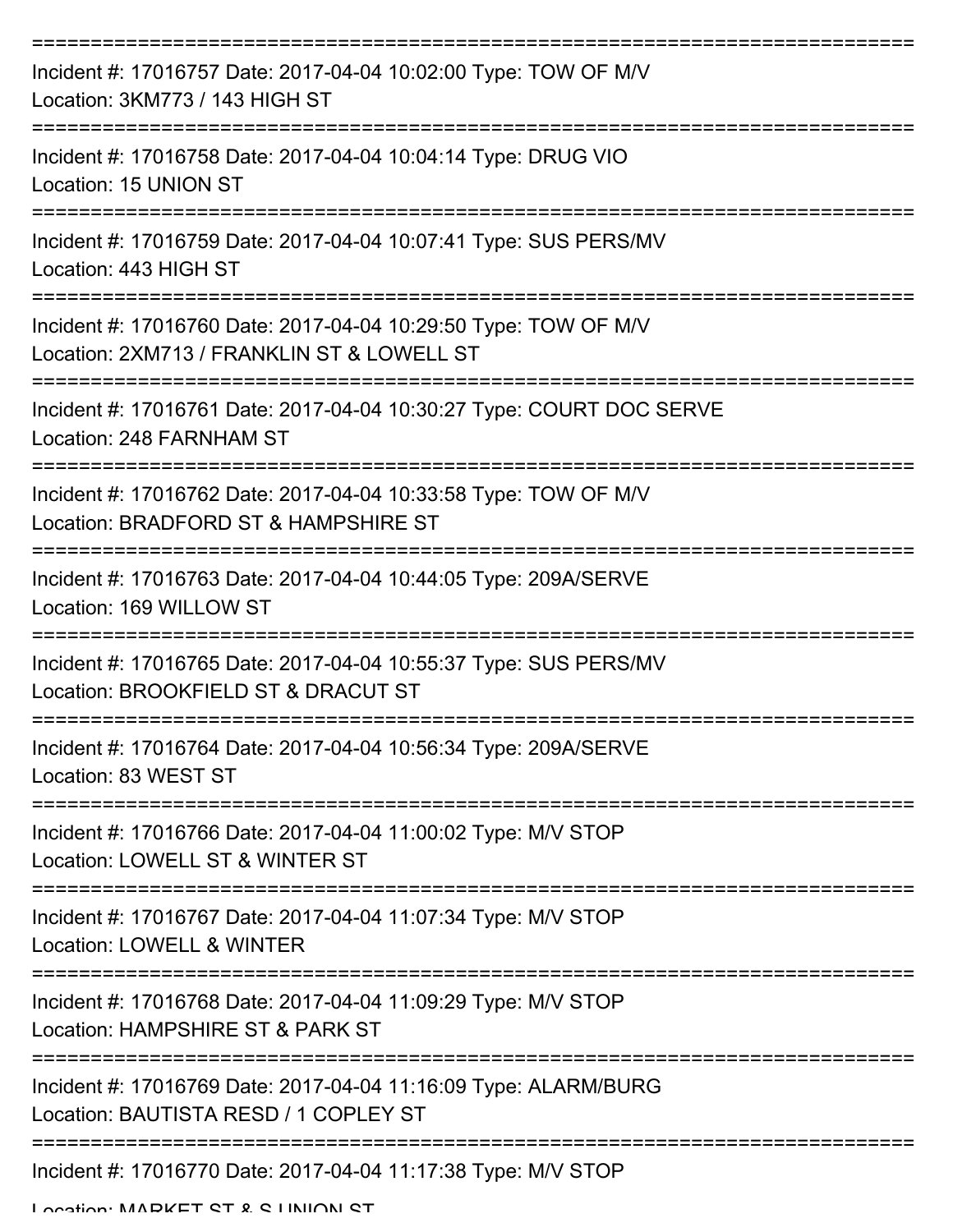| Incident #: 17016772 Date: 2017-04-04 11:18:23 Type: ALARM/HOLD<br>Location: 13 WINSLOW PL #13                              |
|-----------------------------------------------------------------------------------------------------------------------------|
| Incident #: 17016771 Date: 2017-04-04 11:21:08 Type: INVEST CONT<br>Location: 6 PARK ST                                     |
| Incident #: 17016773 Date: 2017-04-04 11:22:13 Type: M/V STOP<br><b>Location: S UNION ST</b>                                |
| Incident #: 17016774 Date: 2017-04-04 11:22:16 Type: SUICIDE ATTEMPT<br>Location: NOTRE DAME HIGH SCHOOL / 303 HAVERHILL ST |
| Incident #: 17016775 Date: 2017-04-04 11:36:06 Type: PARK & WALK<br>Location: 360 BROADWAY                                  |
| Incident #: 17016776 Date: 2017-04-04 11:41:54 Type: ALARM/BURG<br>Location: 198 S BROADWAY                                 |
| Incident #: 17016777 Date: 2017-04-04 11:49:26 Type: M/V STOP<br>Location: COMMON ST & JACKSON ST                           |
| Incident #: 17016778 Date: 2017-04-04 12:00:18 Type: M/V STOP<br>Location: LOWELL ST & NESMITH ST                           |
| Incident #: 17016779 Date: 2017-04-04 12:09:02 Type: DISABLED MV<br><b>Location: CHICKERING ST</b>                          |
| --------------<br>Incident #: 17016780 Date: 2017-04-04 12:50:44 Type: 911 HANG UP<br>Location: 41 BERKELEY ST              |
| Incident #: 17016781 Date: 2017-04-04 13:04:29 Type: DRUG VIO<br>Location: 7 THORNDIKE ST                                   |
| Incident #: 17016782 Date: 2017-04-04 13:13:58 Type: TOW OF M/V<br>Location: 2 INMAN ST                                     |
| Incident #: 17016783 Date: 2017-04-04 13:20:51 Type: INVESTIGATION<br>Location: BRUCE SCHOOL / 135 BUTLER ST                |
| Incident #: 17016784 Date: 2017-04-04 13:22:04 Type: INVEST CONT<br>Location: 168 NEWBURY ST                                |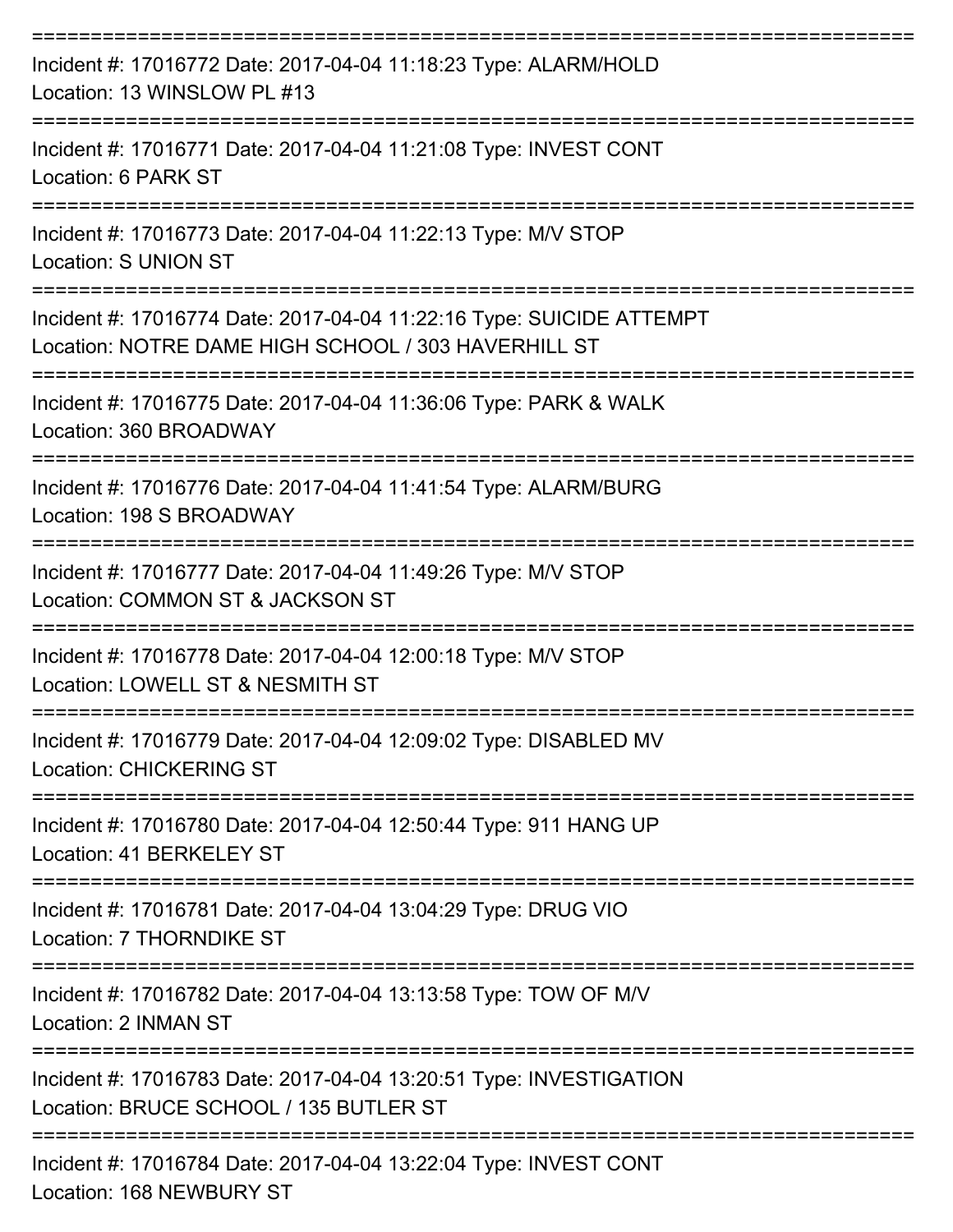| Incident #: 17016785 Date: 2017-04-04 13:23:16 Type: TRESPASSING<br>Location: 14 FLORENCE AV                                 |
|------------------------------------------------------------------------------------------------------------------------------|
| Incident #: 17016786 Date: 2017-04-04 13:25:57 Type: M/V STOP<br>Location: CENTRE ST & WALNUT ST                             |
| Incident #: 17016787 Date: 2017-04-04 13:27:49 Type: STOLEN PROP<br>Location: 221 FARNHAM ST                                 |
| ============================<br>Incident #: 17016788 Date: 2017-04-04 13:44:56 Type: HIT & RUN M/V<br>Location: 700 ESSEX ST |
| Incident #: 17016789 Date: 2017-04-04 13:47:39 Type: HIT & RUN M/V<br>Location: 700 ESSEX ST                                 |
| Incident #: 17016790 Date: 2017-04-04 13:49:09 Type: ALARM/HOLD<br>Location: TD BANKNORTH MA / 450 ESSEX ST                  |
| Incident #: 17016791 Date: 2017-04-04 13:57:15 Type: M/V STOP<br><b>Location: PARKER ST</b>                                  |
| Incident #: 17016792 Date: 2017-04-04 13:58:28 Type: M/V STOP<br>Location: E HAVERHILL ST                                    |
| Incident #: 17016793 Date: 2017-04-04 14:00:12 Type: M/V STOP<br>Location: ESSEX ST & MILL ST                                |
| Incident #: 17016794 Date: 2017-04-04 14:03:13 Type: M/V STOP<br>Location: ESSEX ST & MILL ST                                |
| Incident #: 17016795 Date: 2017-04-04 14:28:15 Type: M/V STOP<br>Location: 246 JACKSON ST                                    |
| Incident #: 17016796 Date: 2017-04-04 14:28:35 Type: AUTO ACC/NO PI<br>Location: COQUITO BARBER SHOP / 586 HAVERHILL ST      |
| Incident #: 17016798 Date: 2017-04-04 14:31:45 Type: 911 HANG UP<br>Location: 165 CRAWFORD ST                                |
| Incident #: 17016797 Date: 2017-04-04 14:32:05 Type: INVEST CONT<br>Location: ALLSTON ST & HIGH ST                           |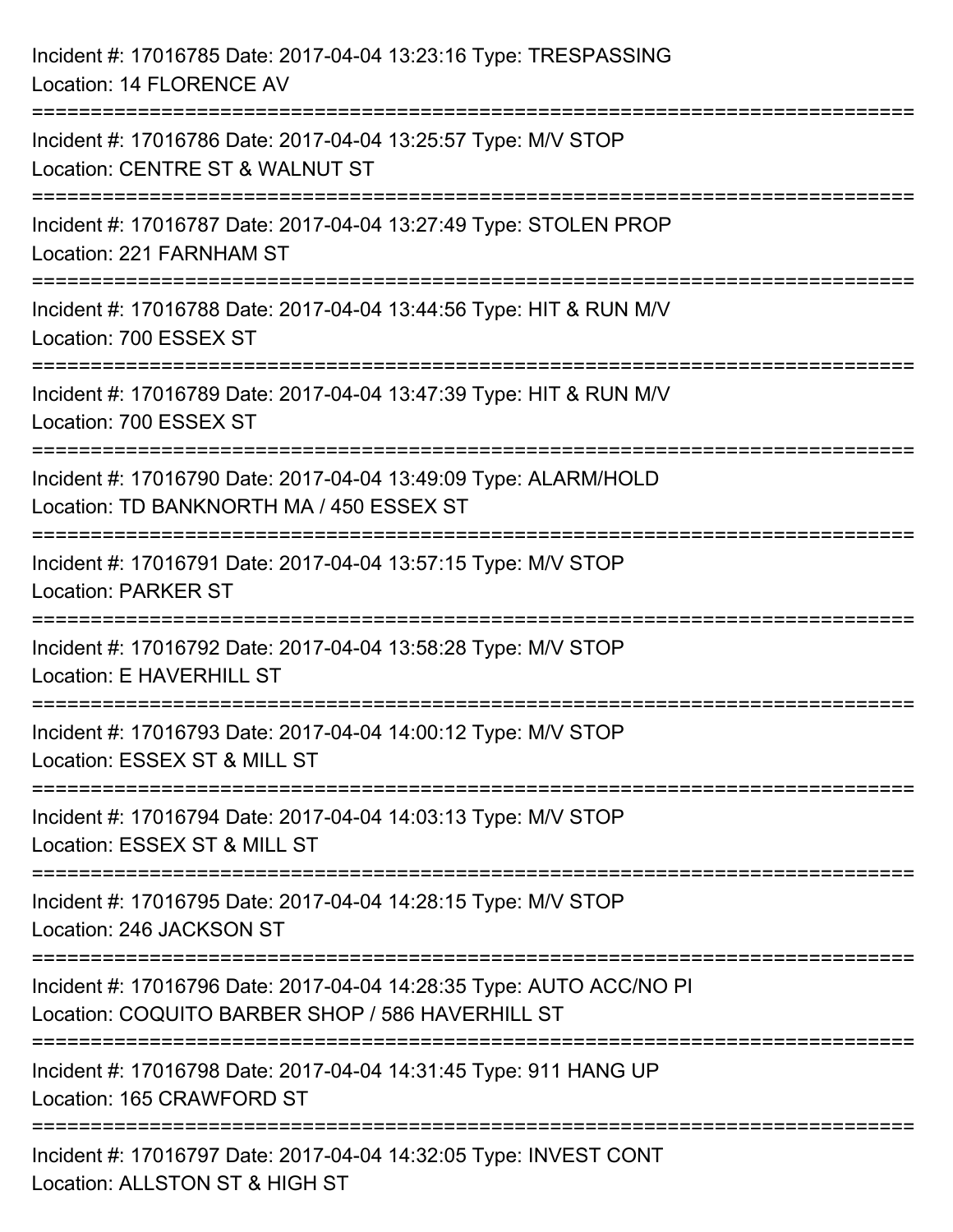| Incident #: 17016799 Date: 2017-04-04 14:39:54 Type: M/V STOP<br>Location: BRUCE ST & JACKSON ST                       |
|------------------------------------------------------------------------------------------------------------------------|
| Incident #: 17016800 Date: 2017-04-04 14:47:55 Type: AUTO ACC/PI<br>Location: 434 PROSPECT ST                          |
| Incident #: 17016801 Date: 2017-04-04 14:48:37 Type: SUS PERS/MV<br>Location: 66 MAPLE ST                              |
| Incident #: 17016802 Date: 2017-04-04 14:53:17 Type: SUS PERS/MV<br>Location: BROADWAY CORNER MART / 501 S BROADWAY    |
| Incident #: 17016803 Date: 2017-04-04 15:06:04 Type: M/V STOP<br>Location: CHESTNUT ST & LAWRENCE ST                   |
| Incident #: 17016804 Date: 2017-04-04 15:23:20 Type: E911 HANGUP<br>Location: 9 AYER RD                                |
| Incident #: 17016805 Date: 2017-04-04 15:36:34 Type: 209A/SERVE<br>Location: 56 KNOX ST                                |
| Incident #: 17016806 Date: 2017-04-04 15:54:46 Type: 209A/SERVE<br><b>Location: 137 BENNINGTON ST</b>                  |
| Incident #: 17016808 Date: 2017-04-04 15:58:24 Type: 911 HANG UP<br>Location: 439 S UNION ST #2 FL 3                   |
| Incident #: 17016807 Date: 2017-04-04 15:58:52 Type: M/V STOP<br>Location: 35 ESSEX ST                                 |
| Incident #: 17016809 Date: 2017-04-04 16:06:27 Type: MEDIC SUPPORT<br>Location: EL TIPICO RESTAURANT / 147 LAWRENCE ST |
| Incident #: 17016810 Date: 2017-04-04 16:10:16 Type: 209A/SERVE<br>Location: 26 BODWELL ST                             |
| Incident #: 17016811 Date: 2017-04-04 16:24:54 Type: 209A/SERVE<br>Location: 3 DURHAM ST                               |
| Incident #: 17016812 Date: 2017-04-04 16:35:14 Type: 209A/SERVE<br>Location: 76 PHILLIPS ST                            |

===========================================================================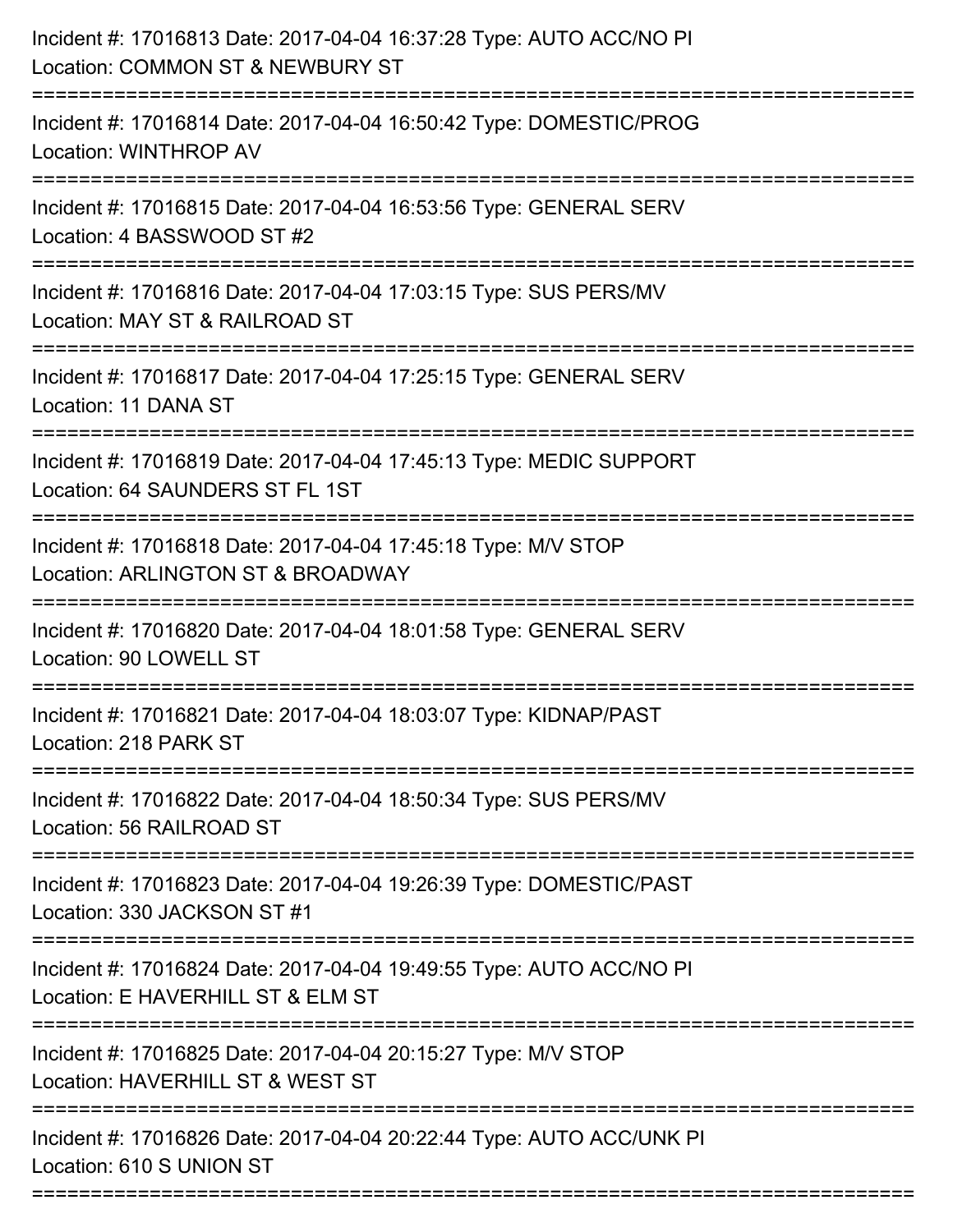Location: 169 BROADWAY

| Incident #: 17016828 Date: 2017-04-04 20:28:03 Type: M/V STOP<br>Location: ARLINGTON ST & BROADWAY               |
|------------------------------------------------------------------------------------------------------------------|
| Incident #: 17016829 Date: 2017-04-04 20:28:52 Type: M/V STOP<br>Location: BROADWAY & GREEN ST                   |
| Incident #: 17016830 Date: 2017-04-04 20:59:31 Type: MEDIC SUPPORT<br>Location: 132 FOSTER ST                    |
| Incident #: 17016831 Date: 2017-04-04 21:01:32 Type: M/V STOP<br>Location: BROADWAY & HAVERHILL ST               |
| Incident #: 17016832 Date: 2017-04-04 21:03:29 Type: ALARM/BURG<br>Location: HENNESSEY SCHOOL / 122 HANCOCK ST   |
| Incident #: 17016833 Date: 2017-04-04 21:09:48 Type: M/V STOP<br>Location: BROADWAY & CONCORD ST                 |
| Incident #: 17016834 Date: 2017-04-04 21:32:34 Type: SUS PERS/MV<br>Location: 439 S UNION ST                     |
| Incident #: 17016835 Date: 2017-04-04 21:35:19 Type: AUTO ACC/UNK PI<br>Location: 505 BROADWAY                   |
| Incident #: 17016836 Date: 2017-04-04 21:39:25 Type: SUICIDE ATTEMPT<br>Location: 248 BROADWAY #218              |
| Incident #: 17016837 Date: 2017-04-04 21:43:04 Type: M/V STOP<br>Location: BROADWAY & CROSS ST                   |
| Incident #: 17016838 Date: 2017-04-04 22:03:48 Type: M/V STOP<br>Location: BROADWAY & ESSEX ST                   |
| Incident #: 17016839 Date: 2017-04-04 22:14:48 Type: CK WELL BEING<br>Location: AMESBURY ST & LAWRENCE ST        |
| Incident #: 17016840 Date: 2017-04-04 22:16:37 Type: CK WELL BEING<br>Location: TRAIN STATION / 211 MERRIMACK ST |
|                                                                                                                  |